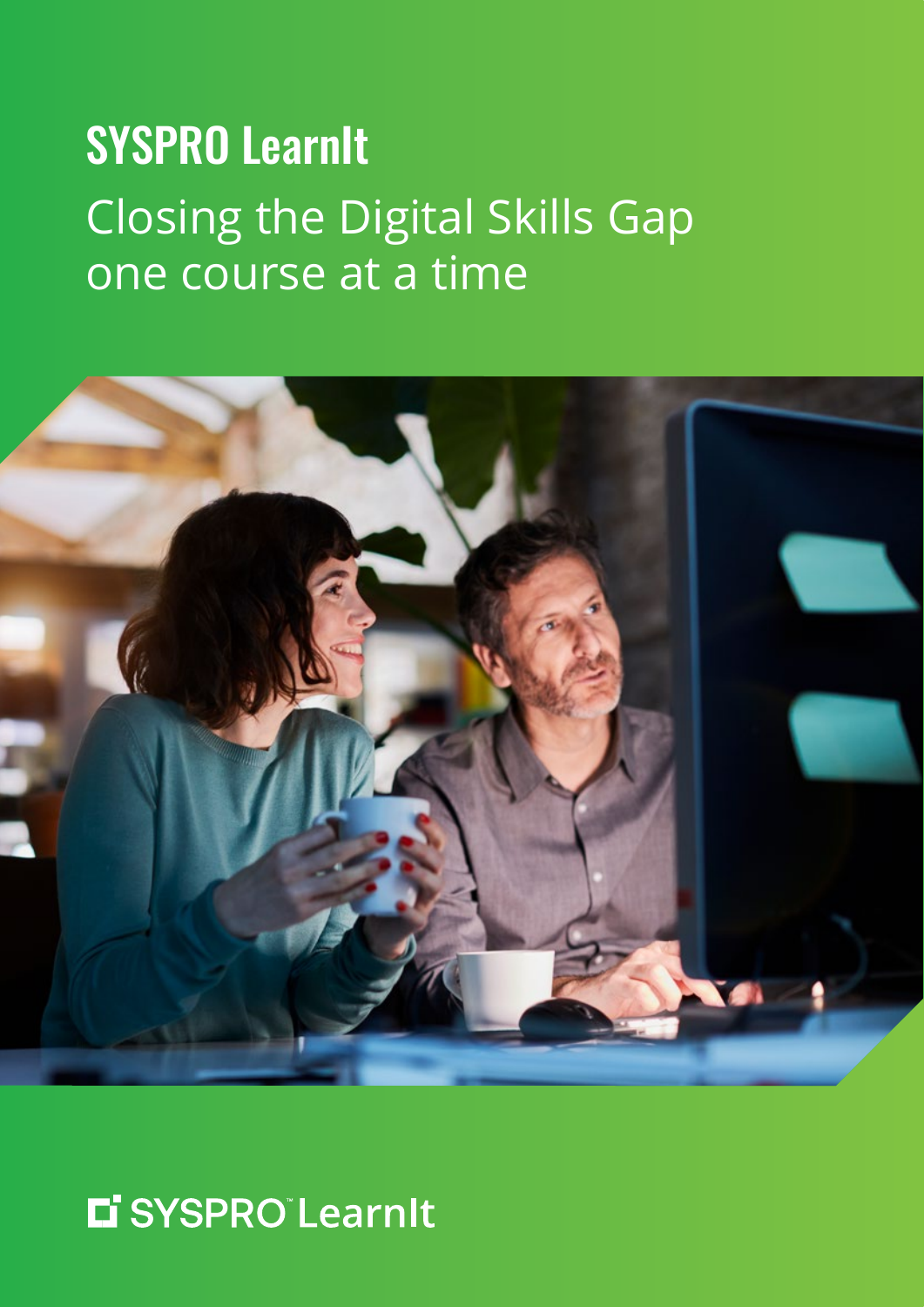# **Content**

| Qualifying the need for skills development         |  |
|----------------------------------------------------|--|
| The benefits SYSPRO LearnIt brings to your company |  |
| How SYSPRO LearnIt meets your HR requirements      |  |
| How to leverage SYSPRO LearnIt user roles courses  |  |

**Any investment in knowledge pays the best dividends.**

**Benjamin Franklin**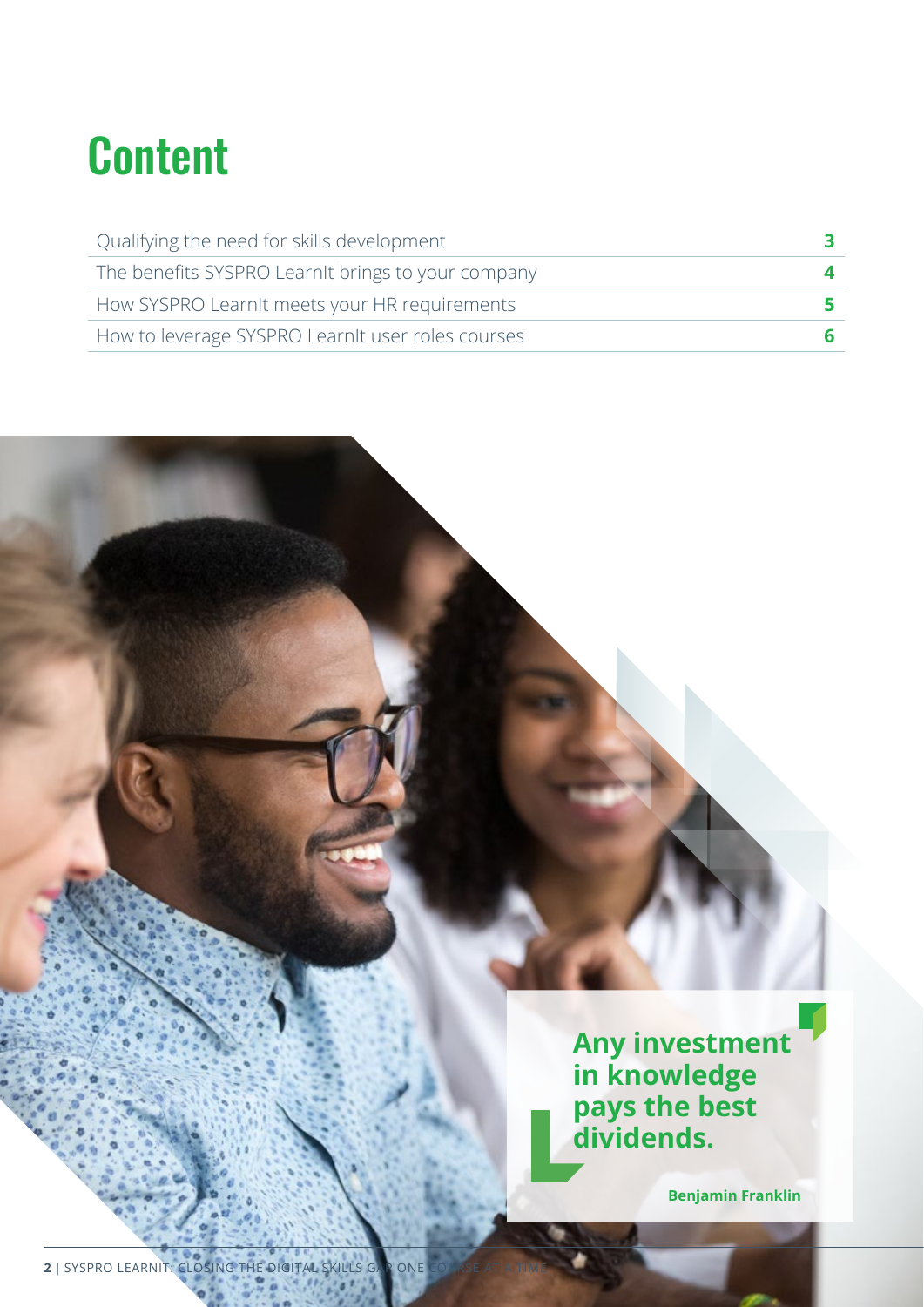# Qualifying the need for skills development

#### **Technology is evolving far faster than the skills needed to use it effectively, creating a global digital skills gap that requires creative, insights-driven Human Resources management.**

If you're involved in HR either as part of a dedicated HR department, an HR administrator, or a Business Owner who makes HR decisions, you'll know that the global appetite for technological expertise is increasing at the expense of traditional business skills. Ask any employee what they want from your company and the answer will inevitably be: "skills-training."

If you don't offer this, there's a strong possibility your people with the most potential will go to a company that does! The bottom line: to keep and nurture your best and brightest talent, you need to move from sporadic training to a formal process of perpetual reskilling that you can monitor and evolve.

It has always been SYSPRO's belief that having well-trained people is a company's greatest asset. The ongoing training, education and certification your employees can receive through SYSPRO LearnIt will future-proof your company to the benefit of all involved.

#### **Top-of-mind considerations for today's businesses**

SYSPRO LearnIt has more than 80 programs covering subjects within Manufacturing, Distribution, Financial, Innovation, Administration and Technical areas.

#### **Upskilling**

- Ensure your employees' skillsets stay relevant and show your people you care about their careers and their futures.
- Boost morale employees who have training and development opportunities are happier in their roles and have a positive outlook on their future within the company.
- Keep your best people! If you don't provide them with meaningful training, they'll go to someone who does.

#### **Succession planning**

- To attract, retain, and develop future leaders through well-targeted skills-development efforts.
- To build the bench-strength of your organization in order to ensure its long-term health, growth and stability.

#### **Precise recruiting measures**

- **E** Enable your talent management process by identifying key roles and mapping out ways to ensure the organization has the right people with the right skills, capabilities, and experiences, in the right place at the right time.
- **Provide a benchmark for recruitment.**

#### **Skills development is one of the most important aspects when considering user-uptake and safeguarding your ERP investment.**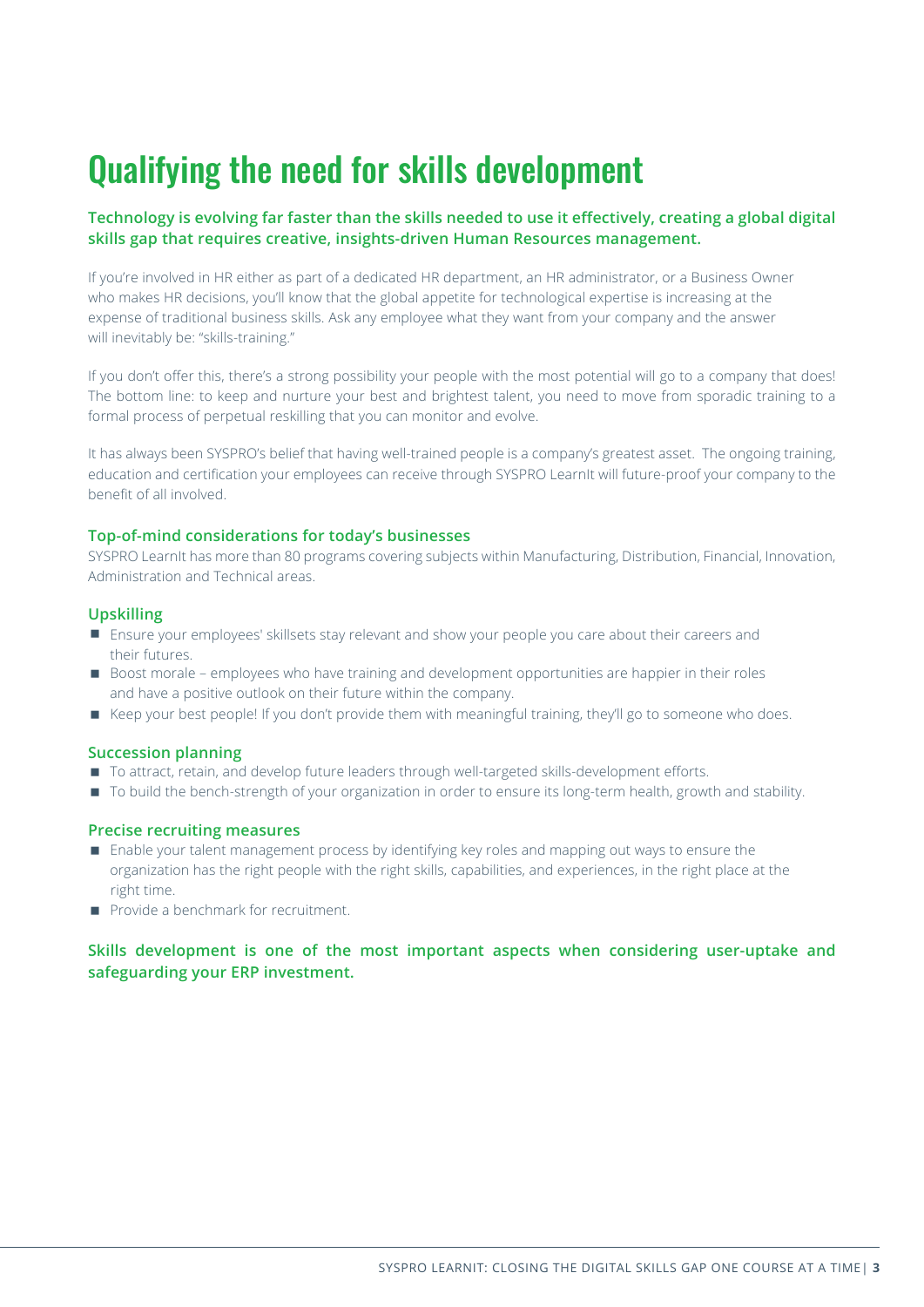# The benefits SYSPRO LearnIt brings to your company

SYSPRO LearnIt ensures that your organization gets the maximum return out of your SYSPRO ERP solution by providing the following key benefits:



**More proficient users through education**



**Consistent education of new employees**



**Standardized onboarding courses**



**Better reporting**



**Monitored employee skills and knowledge that recognizes achievers and indicates who requires assistance**



**Improved cost-effectiveness, productivity and return on investment**



**Verified employee knowledge through SYSPRO Certification**

SYSPRO LearnIt also provides specific learning paths to enable you to determine the right roles and skills required to effectively leverage and optimize your SYSPRO solution.

### **The key benefits of SYSPRO LearnIt**

Within SYSPRO LearnIt is an extensive range of courses designed for specific ERP user roles in manufacturing or distribution organizations that provide:

- **1.** A cost-effective education solution that reduces time by users spent off-site for training purposes.
- **2.** Off-the-shelf standardized ERP User role specifications and learning paths to assist your department with recruitment and on-boarding of SYSPRO users.
- **3.** Leverage a comprehensive range of SYSPRO education collateral and material formats to suit different learning styles.

The SYSPRO LearnIt Guide to User Roles, Learning Paths and Courses will provide you with everything you need to ensure the right people, with the right skills, in the right roles doing the right work.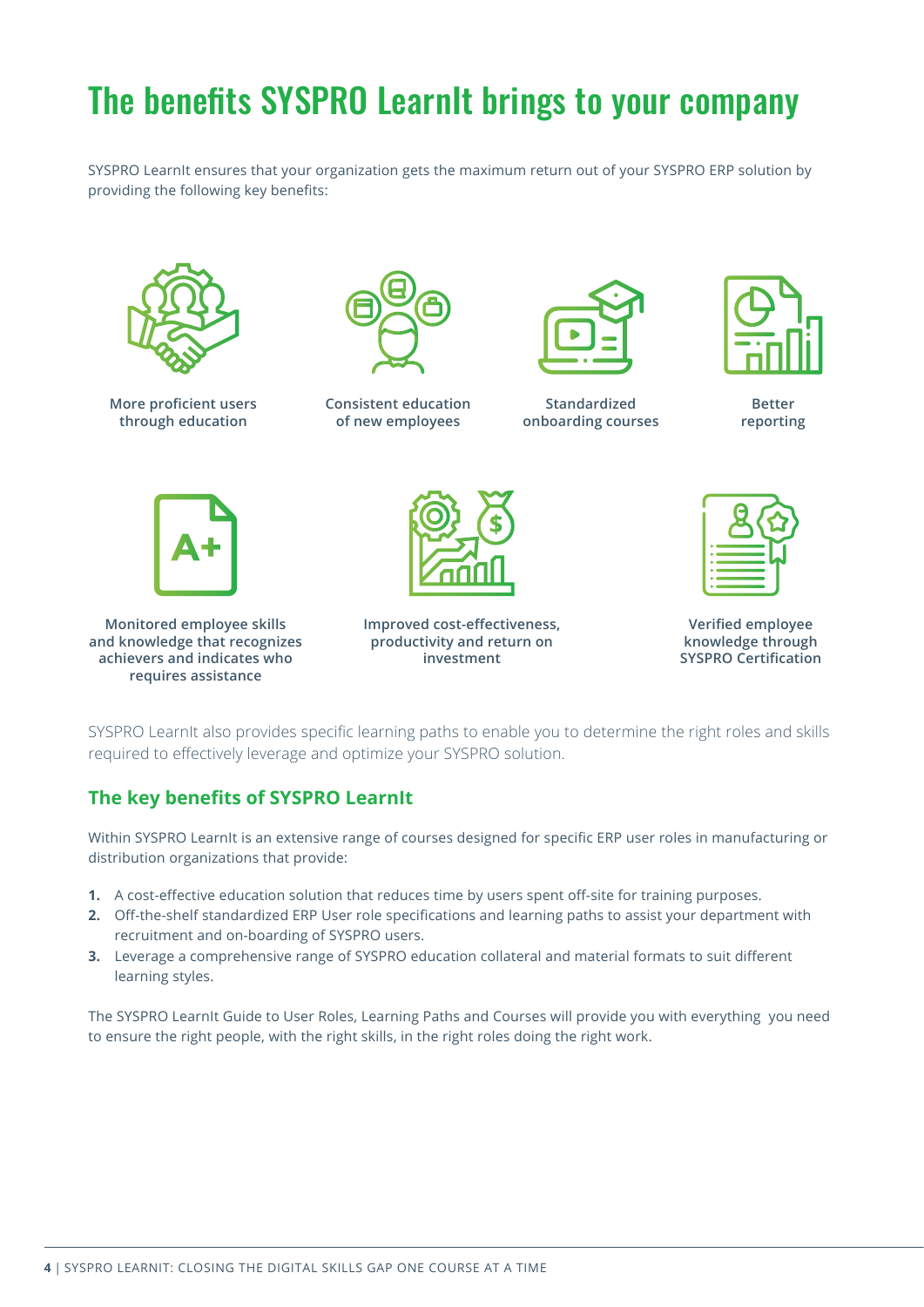# How SYSPRO LearnIt meets your HR requirements

Whether you're a dedicated HR department, an HR administrator or a Business Owner who makes HR decisions, SYSPRO LearnIt will help you get the best out of your people now, and well into the future.

| <b>Dedicated HR department</b>          |                                                                                                                                                                                                                                            |  |  |  |
|-----------------------------------------|--------------------------------------------------------------------------------------------------------------------------------------------------------------------------------------------------------------------------------------------|--|--|--|
| <b>Challenges</b>                       | You are responsible for ALL departments and roles.<br>Lack of specialist knowledge regarding roles and skills required.                                                                                                                    |  |  |  |
| <b>Needs</b>                            | To plug a dedicated ERP skills program into your existing skills development program.<br>L.<br>To create standards and measures to monitor staff uptake, progress and development.<br>To create a benchmark for effective recruiting.<br>П |  |  |  |
| <b>Solution</b>                         | SYSPRO LearnIt provides universally recognised roles courses that can:<br>Be easily integrated into your current skills development program.<br>Speed up on-boarding of SYSPRO users.<br>Enable precise recruitment measures.<br>П         |  |  |  |
|                                         | <b>Non-dedicated HR Administrator</b>                                                                                                                                                                                                      |  |  |  |
| <b>Challenges</b>                       | HR is not your primary focus and a purely administrative function.<br>H.<br>You have time constraints.<br>You lack specialist knowledge regarding roles and skills required.                                                               |  |  |  |
| <b>Needs</b>                            | Easy access to what courses are available per user role.<br>П<br>Easily packaged information to send on to relevant employees.<br>Ability to quickly respond to staff enquiries.<br>П                                                      |  |  |  |
| <b>Solution</b>                         | SYSPRO LearnIt is an easily-accessible off-the-shelf ERP skills-development program with<br>standardized courses for the various roles in your company.                                                                                    |  |  |  |
| <b>Business owner/HR decision-maker</b> |                                                                                                                                                                                                                                            |  |  |  |
| <b>Challenges</b>                       | Limited resources<br>H.<br>Heavy reliance on key individuals<br>L.<br>Time away of key individuals to upskill<br>Cost of replacing<br>П                                                                                                    |  |  |  |
| <b>Needs</b>                            | To optimize usage of your ERP investment<br>L.<br>Access to a training program that offers anywhere, anytime learning<br>To know your people are up-to-date with the latest technology<br>L.                                               |  |  |  |
| <b>Solution</b>                         | SYSPRO LearnIt provides for roles-based skills-development programs that you can engage<br>in anytime, anywhere.                                                                                                                           |  |  |  |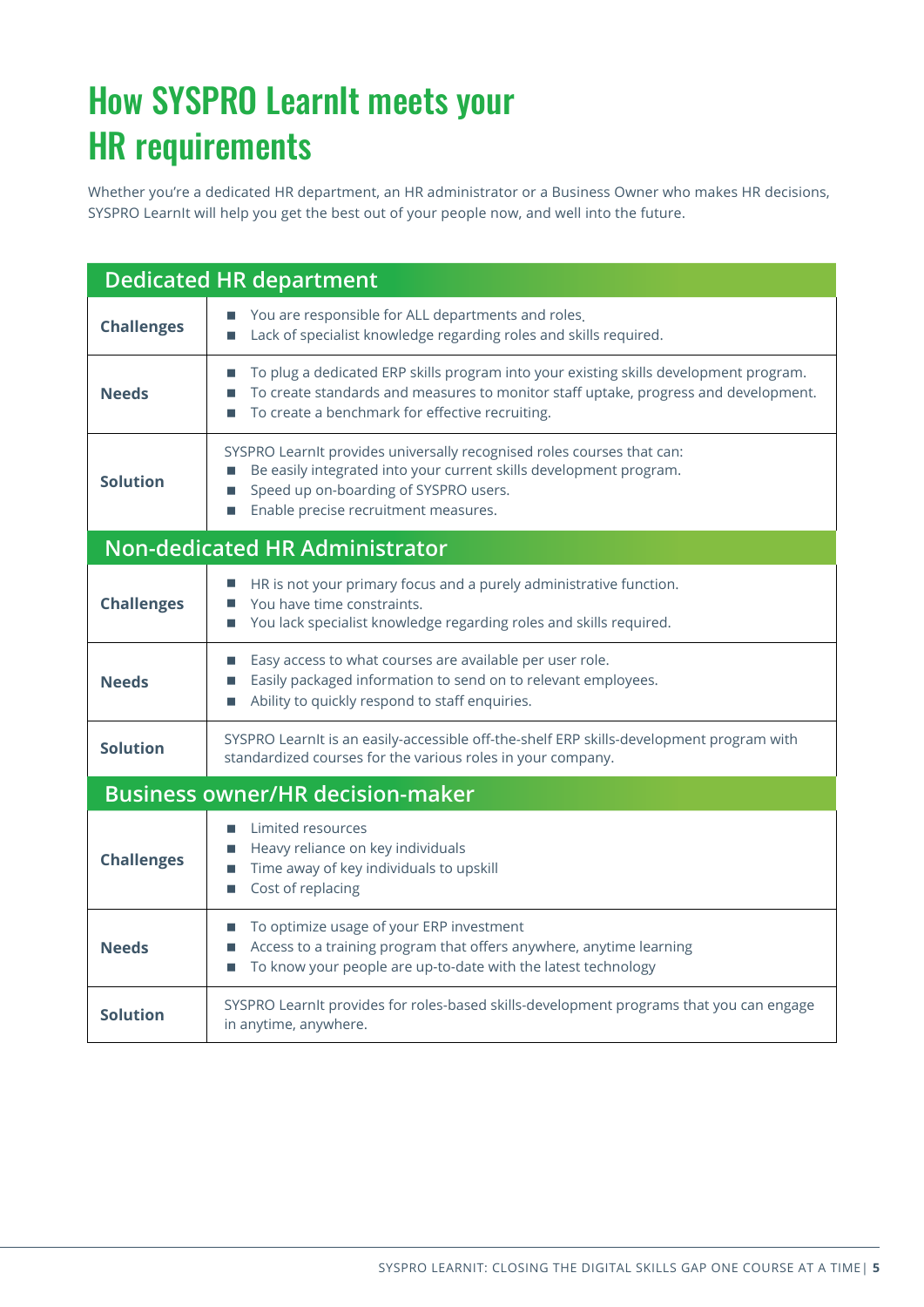## How to leverage the SYSPRO LearnIt user roles and courses

Below is a list of the most common SYSPRO ERP user roles within an organization, as well as the SYSPRO LearnIt courses, modules and materials to upskill employees in these areas.



### **Super User**

These individuals are deemed "**SYSPRO Champions**" and have knowledge of a wide range of SYSPRO modules. These individuals are of great benefit to your company as they vigorously support the SYSPRO upskilling cause.

- **Administration Essentials**
- Financial Essentials
- Distribution Essentials
- Product Awareness



### **Systems Administrators**

Systems Administrators are responsible for effective provision, installation/ configuration, operation, and maintenance of systems hardware and software and related infrastructure.

- System Administration
- **Security**
- Company Level Set-up for latest release
- Inventory
- **Purchase Orders**
- Sales Orders
- **Bill of Materials**
- Requirements Planning
- **Quotations**
- **Work in Progress**
- Reporting Services



### **Dispatchers**

Their duties include monitoring routes, updating call logs, and recording call information.

**Dispatcher** 



## **Manufacturing**

#### **PLANNER (PRODUCTION)**

Plans and prepares production schedules for manufacture of industrial or commercial products.

- **Bill of Materials**
- Requirements Planning
- **Quotations**

#### **PRODUCTION MANAGER**

Responsible for planning, organizing and controlling production in an organization to ensure that goods are produced efficiently.

**Nork in Progress**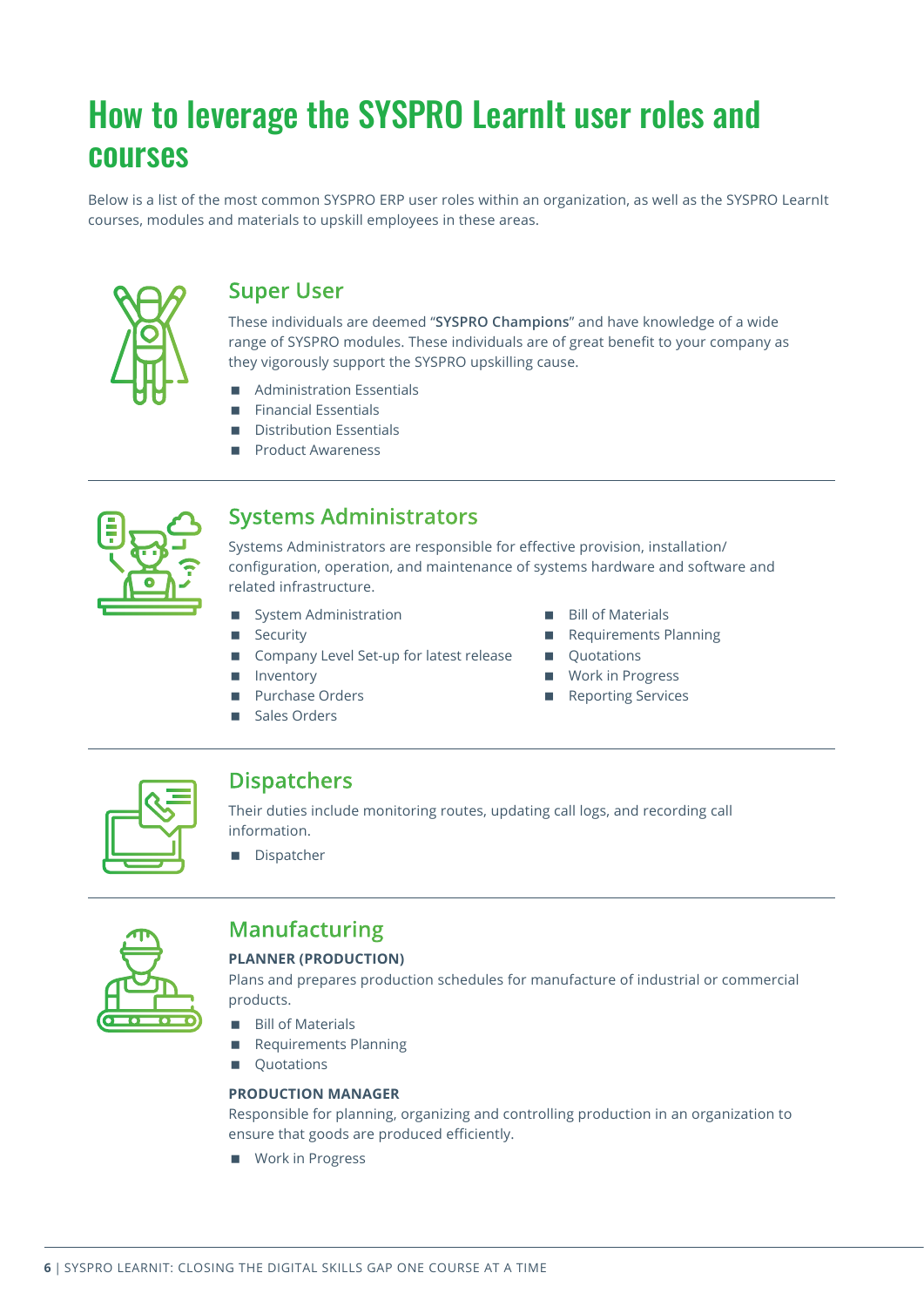

### **Distribution**

#### **INVENTORY/WAREHOUSE MANAGER**

Monitors and reports on the company's inventory. Responsible for providing materials, equipment, and supplies by directing, receiving, warehousing, and distribution services.

**Inventory** 

#### **PURCHASING/PROCUREMENT MANAGER**

Responsible for evaluating suppliers, negotiating contracts, reviewing product quality, and often supervise purchasing agents and buyers.

- **Purchase Orders**
- Requisition System
- Blanket Purchase Orders

#### **SALES MANAGER**

Responsible for the sales division in a store/company. Involved in supervising sales staff.

- Sales Orders
- **Prospect-Transact-Care**

#### **ORDER ENTRY CLERK**

Performs order entries for a specific company. Clerks receive orders via phone, mail, internet and in-person and they are required to input this information into the system.

■ Order Entry Clerk

| ٦ |  |
|---|--|

### **Financial**

#### **ACCOUNTANT/BOOKKEEPER**

Prepares asset, liability, and capital account entries by compiling and analyzing account information.

- **Financial Essentials**
- General ledger Integration
- General Ledger
- Cash Book

#### **ACCOUNTS PAYABLE**

The Accounts Payable employee is responsible for coordinating the debts of existing creditors and managing all money owed to creditors by your business.

**Accounts Payable** 

#### **ACCOUNTS RECEIVABLE**

The Account Receivable roles are responsible for the allocation and adjustment of debtors account, following up with outstanding Debtors and conducting the necessary responsibilities in the annual License fee period.

**Accounts Receivable** 

#### **Contact your nearest Regional SYSPRO Office for more information.**

Africa – training@za.syspro.com

- Americas training@us.syspro.com
- Australia training@au.syspro.com
- Canada training@ca.syspro.com
- Asia training@sg.syspro.com
- Europe learning@k3syspro.com

#### **For more information on how to leverage SYSPRO LearnIt, visit syspro.com**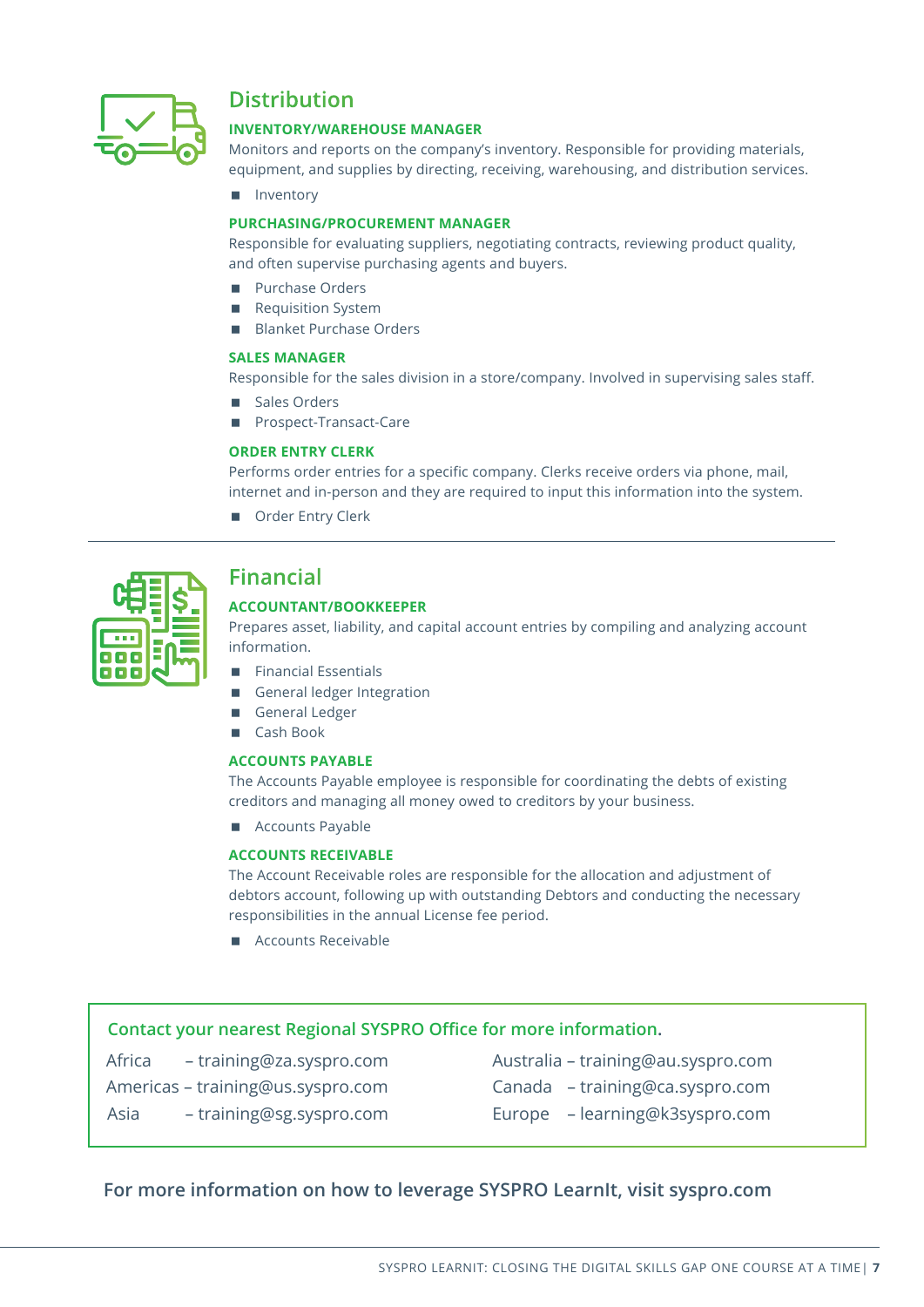

# About SYSPRO

Established in 1978, SYSPRO is an industry-built Enterprise Resource Planning (ERP) solution designed to simplify business complexity for manufacturers and distributors worldwide. SYSPRO provides an end-to-end business solution for optimized cost control, streamlined business processes, improved productivity, and real-time data analysis for comprehensive reporting and decision-making. SYSPRO is highly scalable and can be deployed either in the cloud, on-premise, or accessed via any mobile device.

Combined with a practical approach to technology and a passionate commitment to simplifying business processes, SYSPRO dedicates itself to the success of its partners and customers alike.

SYSPRO's intuitive product features, business intelligence capabilities, and easy deployment methodology are unmatched in the marketplace. The depth of software functionality and targeted industry knowledge makes SYSPRO an excellent fit for a number of select manufacturing and distribution industries, including food and beverage, machinery and equipment, electronics, fabricated metals, automotive, and many more.

#### Learn more about SYSPRO LearnIt Online for your education and training requirements by reviewing additional brochures or contact us on: info@syspro.com





SYSPRO LearnIt Guide to User Roles Learning Paths and Courses



Closing the Digital Skills Gap One Course at a Time.